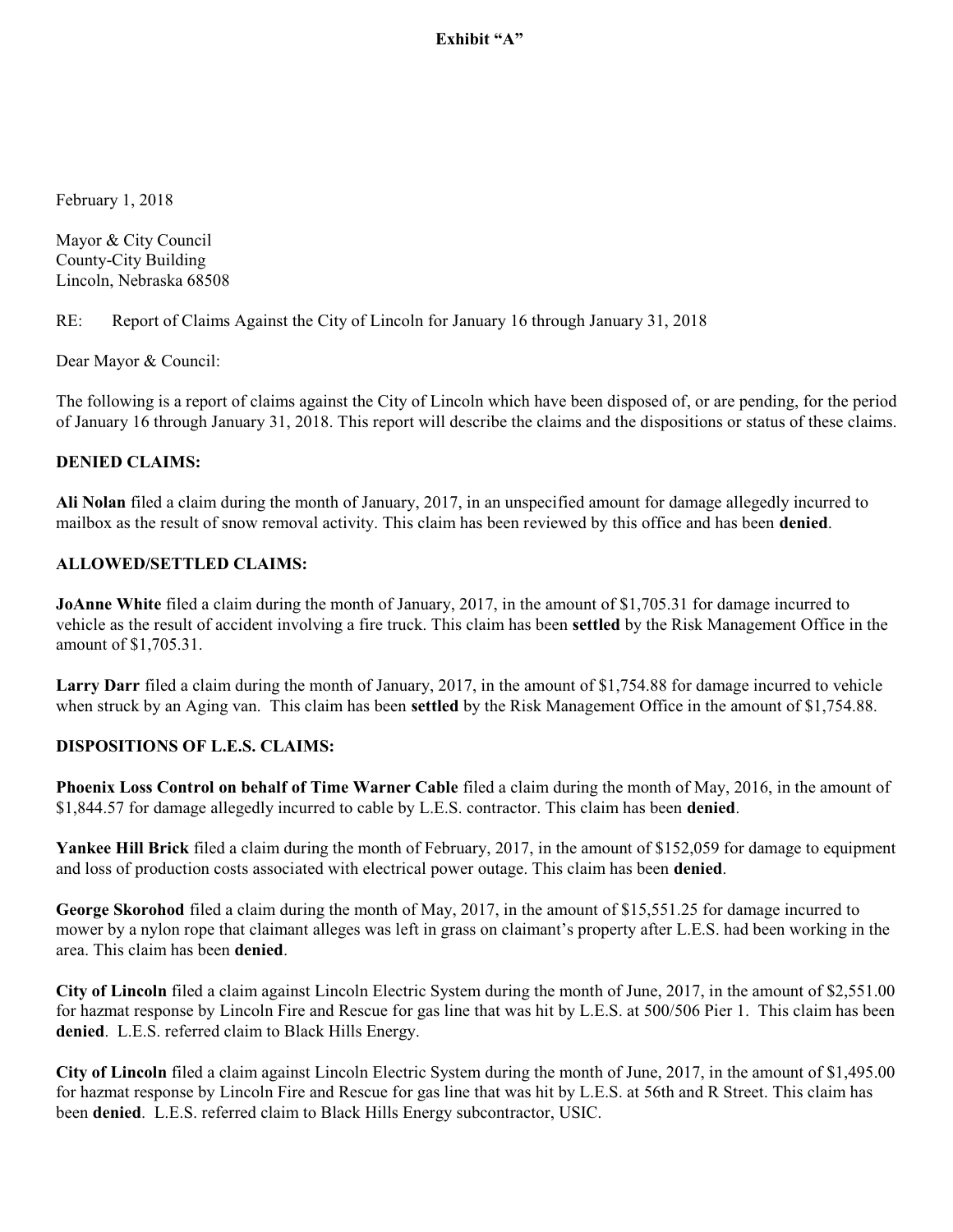**Phoenix Loss Control on behalf of Charter Communications** filed a claim during the month of July, 2017, in the amount of \$894.48 for alleged damage incurred to cable by L.E.S. contractor installing street lights. This claim has been **denied**. L.E.S. referred claim to contractor.

**Leroy Meints** filed a claim during the month of August, 2017, in the amount of \$94.89 for damage allegedly incurred to lawn mower tire as the result of a bolt protruding from pole. This claim has been **denied**.

**Lydia Russell** filed a claim during the month of August, 2017, in the amount of \$414.00 for damage allegedly incurred to fence during tree trimming by L.E.S. This claim has been **denied**. L.E.S. referred claim to contractor.

**Elizabeth Park Association** filed a claim during the month of August, 2017, in the amount of \$227.04 for damage allegedly incurred to sprinkler system during excavation by L.E.S. This claim has been **denied**. L.E.S. referred claim to contractor.

**Brian and Linda Iverson** filed a claim during the month of August, 2017, in an unspecified amount for damage allegedly incurred to fence wen L.E.S. was working in right-of-way near claimant's property. This claim has been **denied**. L.E.S. referred claim to contractor.

**Bradley Cain and Rosena Startzman** filed a claim during the month of August, 2017, in the amount of \$4,600 for damage allegedly incurred to sewer line by L.E.S. This claim is has been **denied**.

**Phoenix Loss Control on behalf of Charter Communications** filed a claim during the month of August, 2017, in the amount of \$455.00 for damage allegedly incurred to Charter Communications equipment by L.E.S. This claim has been **denied**. L.E.S. referred claim to contractor.

**Adam Templeton** filed a claim during the month of August, 2017, in the amount of \$103.90 for cost of hotel due to electric service being shut off. This claim has been **allowed** in the amount of \$103.90.

**Tortuga Investments LLC** filed a claim during the month of October, 2017, in the amount of \$6,375.42 for damage allegedly incurred to sewer line when struck by L.E.S. contractor. This claim has been **denied**. L.E.S. referred claim to contractor.

**Roger Schwisow** filed a claim in the amount of \$839.16 for expenses allegedly incurred as the result of damage caused by L.E.S. subcontractor. This claim has been **denied**. L.E.S. referred claim to contractor.

**Barbara Casey** filed a claim during the month of December, 2017, in the amount of \$772.87 for damage allegedly incurred to vehicle as the result of rock thrown from mower. Claimant identifies property being mowed as L.E.S. property. This claim has been **denied**. L.E.S. referred claim to contractor.

**Tera Bruegger** filed a claim during the month of December, 2017, in the amount of \$85.00 for expense allegedly incurred due to loss of electrical service. This claim has been **allowed** in the amount of \$85.00.

**Roberta Wehr** filed a claim during the month of December, 2017, in the amount of \$405.00 for damage allegedly incurred to sprinkler system as the result of trenching by L.E.S. This claim has been **denied**.

## **PENDING CLAIMS:**

**State Farm Insurance as subrogee of Brock Ambroz** filed a subrogation claim during the month of April, 2017, in amount of \$4,607.10 for medical benefits paid on behalf of insured as the result of accident involving a City vehicle. This claim is under review and is **pending**.

**Walt C. Broer/JB Equestrian Acadamy** filed a claim during the month of May, 2017, in an unspecified amount for declaratory and injunctive relief relating to Pioneers Park bridal path. This claim is under review and is **pending**.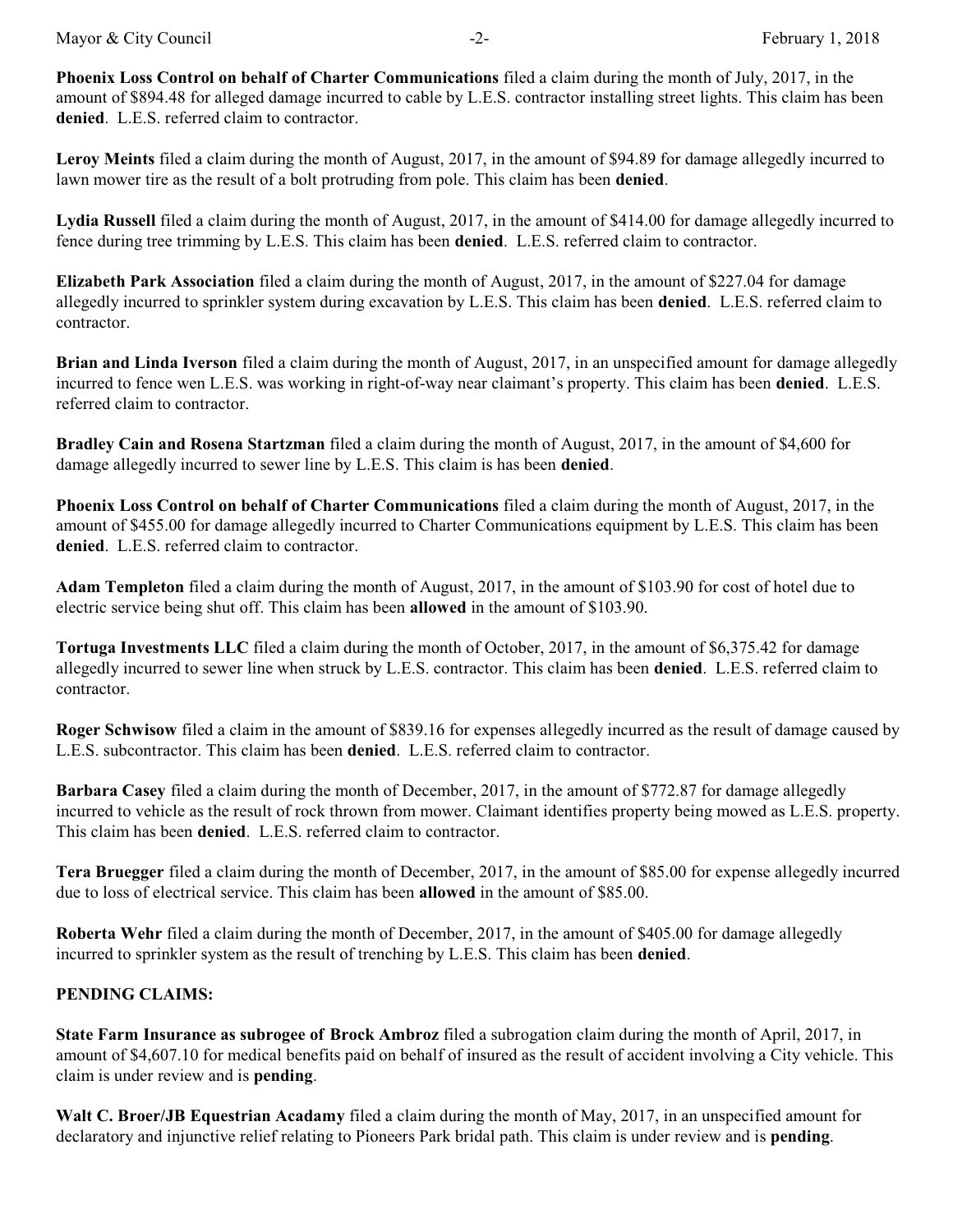**Sara Powell** filed a claim during the month of June, 2017, in the amount of \$869.70 for damage incurred as the result of sanitary sewer back-up. This claim is under review and is **pending**.

**Robert Welch** filed a claim during the month of June, 2017, in an unspecified amount for alleged damage incurred to windshield from a piece of metal thrown from a City mower. This claim is under review and is **pending**.

**Enriqueta Andrade** filed a claim during the month of August, 2017, in an unspecified amount for damage incurred to vehicle as the result of accident involving a Parks vehicle. **Progressive Insurance as subrogee of Alejandro Andrade** filed subrogation claims for property damage and medical payments made on behalf of Maria Andrade and Andrea Andrade, passengers in vehicle operated by Enriqueta Andrade. **Maria Andrade** has filed notice of claim resulting from the accident. These claims are under review and **pending**.

**Nicholas Watkins** filed a claim during the month of September, 2017, in an unspecified amount for medical expenses as the result of accident involving a police vehicle. This claim is under review and is **pending**.

**Terrance Williams and Kaneesha Mallory** filed a claim during the month of October, 2017, in the amount of \$1,000,000 for alleged damages incurred as the result of incident at Ballard pool. This claim is under review and is **pending**.

**Terrance Williams and Kaneesha Mallory on behalf of Terranasia Williams** filed a claim during the month of October, 2017, in the amount of \$1,000,000 for alleged damages incurred as the result of incident at Ballard pool. This claim is under review and is **pending**.

**Terrance Williams and Kaneesha Mallory on behalf of Terreniyah Williams** filed a claim during the month of October, 2017, in the amount of \$1,000,000 for alleged damages incurred as the result of incident at Ballard pool. This claim is under review and is **pending**.

**Terrance Williams and Kaneesha Mallory on behalf of Terreonna Williams** filed a claim during the month of October, 2017, in the amount of \$1,000,000 for alleged damages incurred as the result of incident at Ballard pool. This claim is under review and is **pending**.

**Century Sales and Management LLC** filed a claim during the month of October, 2017, in the amount of \$292.59 for expense incurred as the result of alleged failure by L.E.S. to properly process ownership transfer of electrical service to property recently acquired by claimant. This claim is **pending** review and ratification by L.E.S. Administrative Board.

**State Farm Insurance as subrogee of Ronald Bouwens** filed a claim during the month of October, 2017, in an unspecified amount for damage incurred to insured's vehicle as the result of accident involving StarTran bus. This claim is under review and is **pending**.

**Joel Maynard** filed a claim during the month of October, 2017, in an unspecified amount for alleged injury incurred as the result of accident involving City vehicle. This claim is under review and is **pending**.

**Kelli Johnson** filed a claim during the month of November, 2017, in the amount of \$1,000,000 for alleged damages incurred as the result of accident involving a Parks and Recreation vehicle. This claim is under review and is **pending**.

**MK Builders, Inc.** filed a claim during the month of November, 2017, in the amount of \$1,300.02 for alleged expense incurred due to L.E.S. contractor hitting gas line which caused evacuation of area that claimant was working. This claim is **pending** review and ratification by L.E.S. Administrative Board.

**State Farm Insurance as subrogee of Constance Wagner** filed a subrogation claim during the month of November, 2017, in the amount of \$2,999.20 for damage incurred to insured's vehicle as the result of accident involving a StarTran bus. This claim is under review and is **pending**.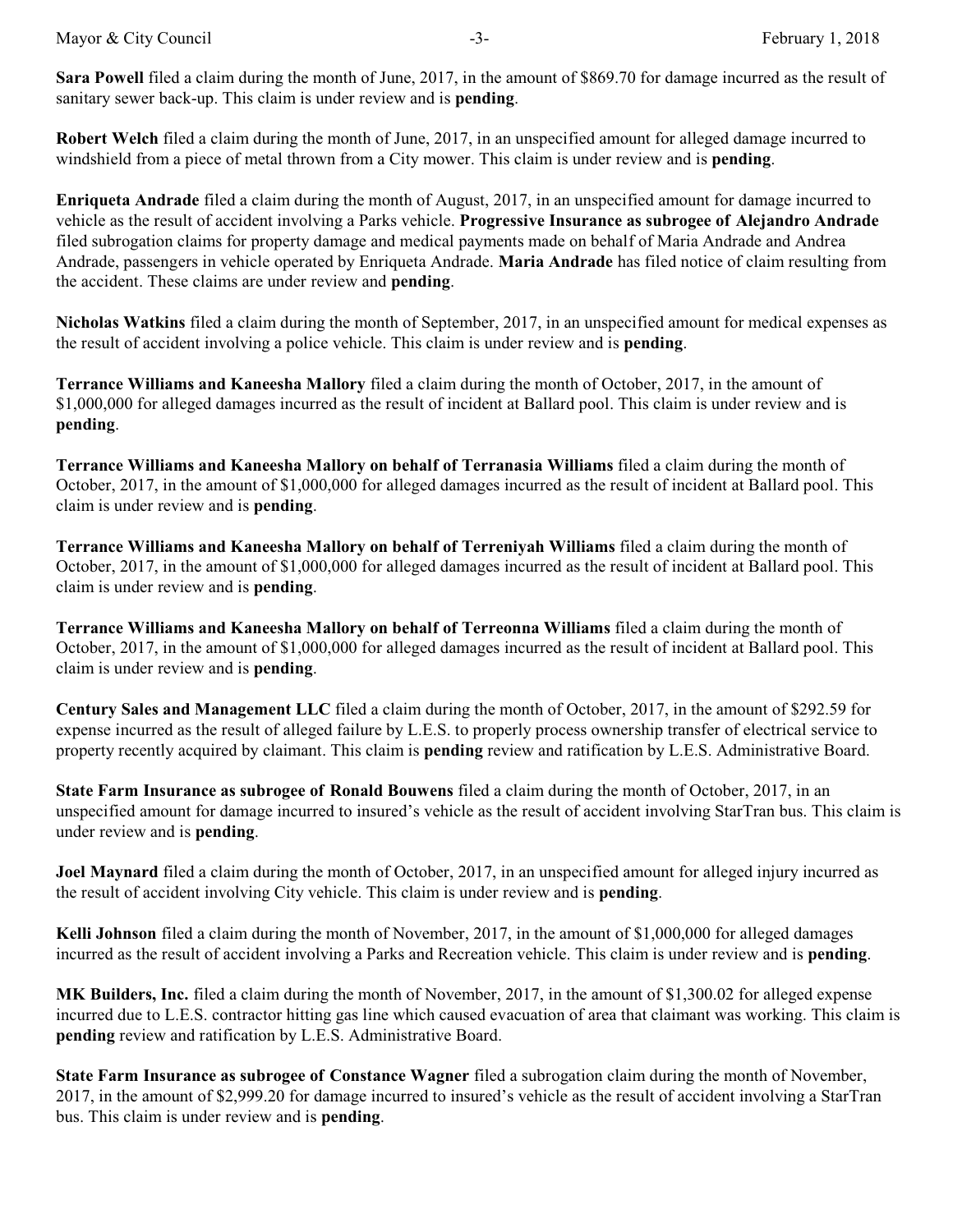**CJ Happold** filed a claim during the month of November, 2017, in an unspecified amount for alleged damage incurred to fence by L.E.S. This claim is **pending** review and ratification by L.E.S. Administrative Board.

**Randy Colton** filed a claim during the month of December, 2017, in the amount of \$95.95 for alleged property damage caused by temporary power line. This claim is **pending** review and ratification by L.E.S. Administrative Board.

**Scott and Kim Griffith** filed a claim during the month of December, 2017, in the amount of \$231.00 for electrician expenses incurred as the result of alleged problem with L.E.S. service. This claim is **pending** review and ratification by L.E.S. Administrative Board.

**Concorde Management and Development, Inc.** filed a claim during the month of December, 2017, in the amount of \$4,965.90 for damages allegedly incurred due to disconnection of sewer service to property during sewer main replacement. This claim is under review and is **pending**.

**NRMA as third party administrator for State of Nebraska** filed a claim during the month of December, 2017, in an unspecified amount for damage incurred to property when employee of L.E.S. allegedly left a valve open causing steam from boiler to damage storage area and contents of storage area at 1526 K Street. This claim is **pending** review and ratification by L.E.S. Administrative Board.

**Aaron Peth** filed a claim during the month of December, 2017, in the amount of \$250,000 for alleged loss of employment opportunity at Lincoln Fire and Rescue. This claim is under review and is **pending**.

**Fleet Response as subrogee of Topbuild Corp.** filed a claim during the month of December, 2017, in an unspecified amount for damage incurred to insured's vehicle as the result of accident involving a StarTran bus. This claim is under review and is **pending**.

**Samantha Raber** filed a claim during the month of December, 2017, in the amount of \$1,101.65 for damage incurred to vehicle as the result of being struck by a police vehicle. This claim is under review and is **pending**.

**Phoenix Loss Control on behalf of Charter Communications** filed a claim during the month of January, 2018, in the amount of \$443.37 for damage allegedly incurred to underground cable by L.E.S. This claim is **pending** review and ratification by L.E.S. Administrative Board.

**Sheila Scheinost** filed a claim during the month of January, 2018, in the amount of \$1,000,000 for injury incurred when struck by a StarTran bus. This claim is under review and is **pending**.

**Kelly Richter** filed a claim during the month of January, 2018, in the amount of \$383.88 for damage incurred to vehicle due to alleged improper placement of traffic cones. This claim is under review and is **pending**.

**Joseph Cotton** filed a claim during the month of January, 2018, in the amount of \$1,000,000 for alleged injury incurred as the result of incident involving Lincoln police. This claim is under review and is **pending**.

**Weston Edmond** filed a claim during the month of January, 2018, in the amount of \$501.44 for damage incurred to tires as the result of striking median which claimant alleges was not properly signed. This claim is under review and is **pending**.

# **NEW CLAIMS FILED DURING THE PERIOD OF JANUARY 16 THROUGH JANUARY 31, 2018:**

**Donald and Jordan Straight** filed a claim in the amount of \$8,663.55 for damage incurred to vehicle as the result of accident involving a City vehicle. This claim is under review and is **pending**.

**Lwel Doh Moo** filed a claim in an unspecified amount for damage incurred to vehicle as the result of accident involving a police vehicle. This claim is under review and is **pending**.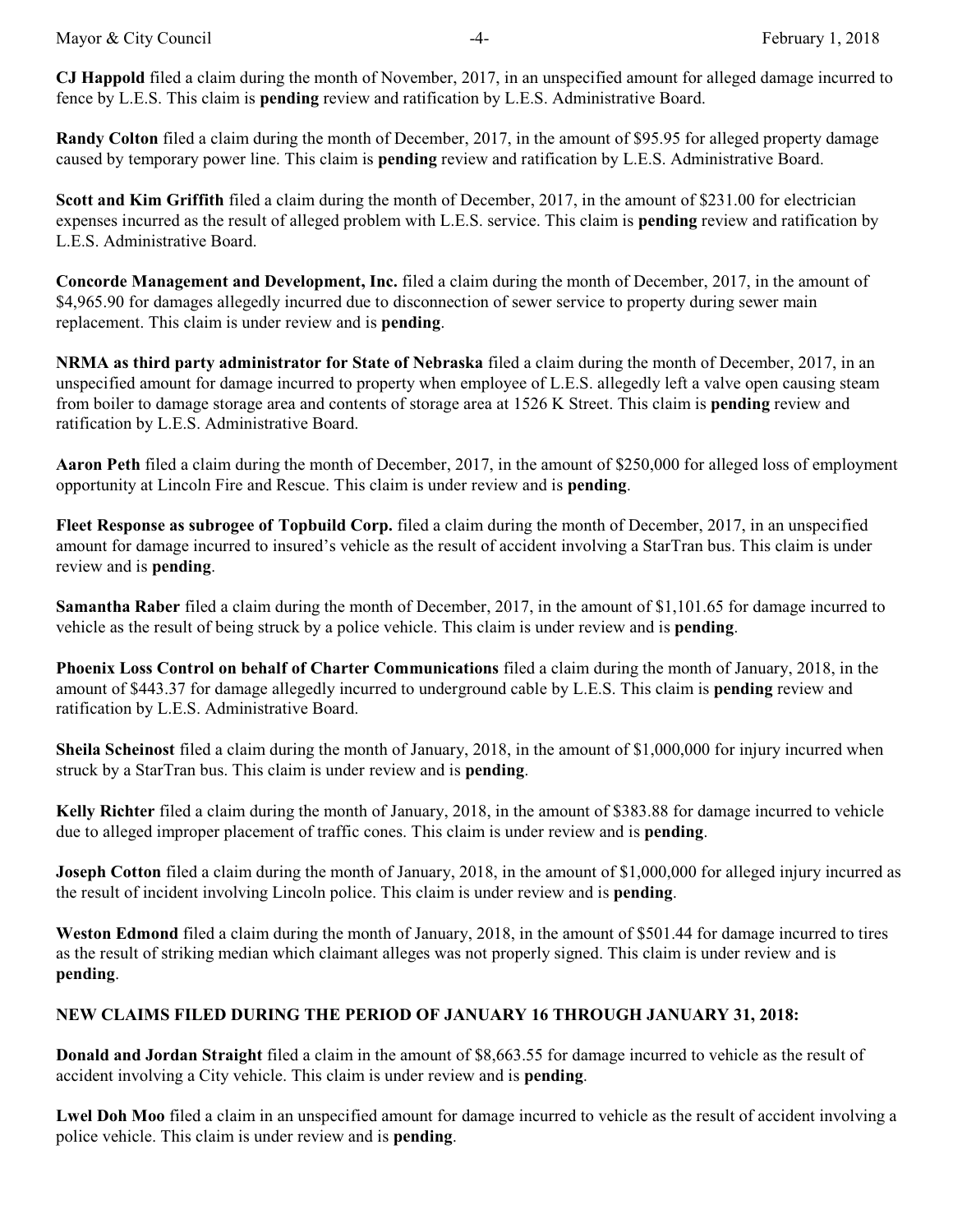**Melissa Kumke** filed a claim in the amount of \$118.63 for damage allegedly incurred to tire due to broken concrete storm drain. This claim is under review and is **pending**.

**Jack Irons** filed a claim in the amount of \$600.00 for damage incurred to door of rental property as the result of action by Lincoln police. This claim is under review and is **pending**.

**Scott Hove** filed a claim in the amount of \$1,392.52 for damage incurred to vehicle as the result of accident involving a City vehicle. This claim is under review and is **pending**.

## **PENDING TORT LITIGATION:**

**Candace Polfus, individually and on behalf of her minor child, Robert M. Polfus,** filed a claim in February, 2012, in the amount of \$50,000 for alleged injury incurred to Robert Polfus at Uni Pool. This claim was reviewed by this office and denial was approved by the Lincoln City Council on July 30, 2012. Suit has been filed in the Lancaster County Court and litigation is **pending**.

**John Craw** filed a claim during the month of October, 2012, in the amount of \$200,000 alleging that he was misclassified as an independent contractor and wrongfully terminated from his position as the PGA Professional for the Holmes Golf Course. This claim was reviewed by this office and denial was approved by the Lincoln City Council on November 19, 2012. Suit was filed in the Lancaster County District Court. On October 19, 2015, the District Court granted dismissal in favor of the City of Lincoln. Plaintiff appealed to the Nebraska Court of Appeals. The Court of Appeals affirmed the District Court's dismissal with prejudice of Craw's first cause of action (tort claim under the PSTCA) and second and third causes of action (inverse condemnation). The Court of Appeals reversed and remanded to the District Court for further proceedings the dismissal with prejudice of Craw's fourth cause of action (due process and equal protection) and fifth cause of action (Nebraska Wage Payment and Collection Act). Litigation is **pending**.

**Susan Dermer** filed a claim during the month of November, 2014, in the amount of \$10,226.02 for alleged damages incurred as the result of sewer backup on October 1, 2014. This claim was reviewed by this office and denial was approved by the Lincoln City Council on June 29, 2015. Suit has been filed in Lancaster County District Court and litigation is **pending**.

**Susan Dermer** filed a claim during the month of August, 2015, in the amount of \$44,593.61 for alleged damages incurred as the result of sewer backup on May 7, 2015. This claim was reviewed by this office and denial was approved by the Lincoln City Council on May 2, 2016. Suit has been filed in Lancaster County District Court and litigation is **pending**.

**Barine Deezia** filed a claim during the month of April, 2016, in the amount of \$1,000,000 for alleged injuries incurred when claimant was arrested. Suit has been filed in U.S. District Court and litigation is **pending**.

**Terry Danek** filed a claim during the month of May, 2016, in the amount of \$28,310.35 for damage allegedly incurred as the result of sewer backup on May 7, 2015. Claimant withdrew his claim and filed suit in Lancaster County District Court. Litigation is **pending**.

**Heather Ross** filed a claim during the month of July, 2016, in the amount of \$1,000,000 for alleged injury incurred when claimant slipped and fell while entering the pool at Star City Shores. This claim was reviewed by this office and denial was approved by the Lincoln City Council on September 19, 2016. **Christopher Murphy** filed a claim during the month of November, 2016, in the amount of \$500,000 for alleged loss of consortium as the result of Ms. Ross's slip and fall at Star City Shores. This claim was reviewed by this office and denial was approved by the Lincoln City Council on December 5, 2016. Suit has been filed in Lancaster County District Court and litigation is **pending**.

**Wyatt Ryan** filed a claim during the month of July, 2016, in an unspecified amount for damages and injuries incurred as the result of accident involving a StarTran bus. This claim was reviewed by this office and denial was approved by the Lincoln City Council on December 19, 2016. Suit has been filed in Lancaster County District Court and litigation is **pending**.